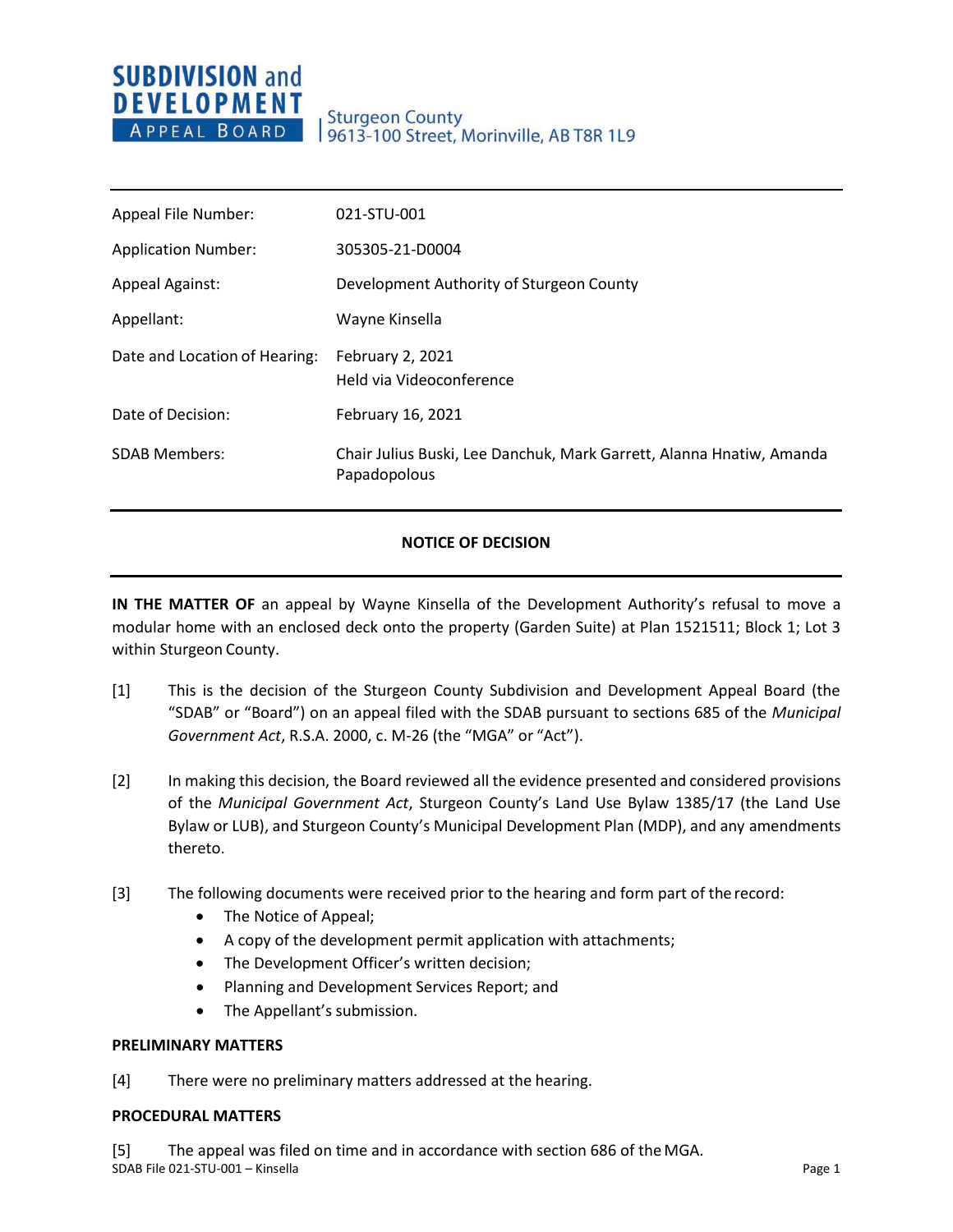#### **SUBDIVISION and DEVELOPMENT Sturgeon County** APPEAL BOARD 9613-100 Street, Morinville, AB T8R 1L9

- [6] There were no objections to the proposed hearing process as outlined by the Chair.
- [7] There were no objections to the composition of the Board hearing the appeal.
- [8] The Board is satisfied that it has jurisdiction to deal with this matter.

#### **ISSUES**

- [9] The Appellant raised the following grounds of appeal:
	- This is a modular home that will be moved off of the temporary foundation in the future.

#### **RECOMMENDATION OF THE DEVELOPMENT AUTHORITY**

Carla Williams, representative forthe Development Authority, provided a presentation which included the following information:

- [10] The proposed development meets the definition of a Garden Suite and meets all setback requirements.
- [11] Access to the Garden Suite would be from the existing approach off Range Road 261.
- [12] The site can accommodate an additional private sewage disposal system for the Garden Suite in accordance with the Alberta Private Sewage Systems Standard of Practice 2015. The suite is privately serviced with water and sewer thereby having no negative impact on County infrastructure.
- [13] Adequate parking for the garden suite (1 stall/per bedroom) can be provided for on-site.

Notwithstanding, Ms. Williams recommended that development permit application 305305-21-D0004 be refused for the following reasons:

- [14] The proposed suite does not meet the Bylaw regulations with respect to the floor area in the  $AG -$ Agriculture district. The total floor area of the suite, including the enclosed deck portion, is 165 square meters (1,776 square feet) which exceeds the maximum floor area of 111.5 square meters (1,200 square feet) by 53.5 square meters (575.8 square feet).
- [15] The variance to the floor area requested is 48%. The Development Authority does not have authority to grant variances to the floor area and therefore the application was refused.
- [16] The intent of a Garden Suite is to be accessory to the principal dwelling on the parcel to provide for housing needs that do not require another single-family dwelling. Accessory use means, *the use of a building or land which is incidental and subordinate to the principal use of the parcel on which it is located.* Therefore, the size of a Garden Suite has been limited to a maximum floor area of 1,200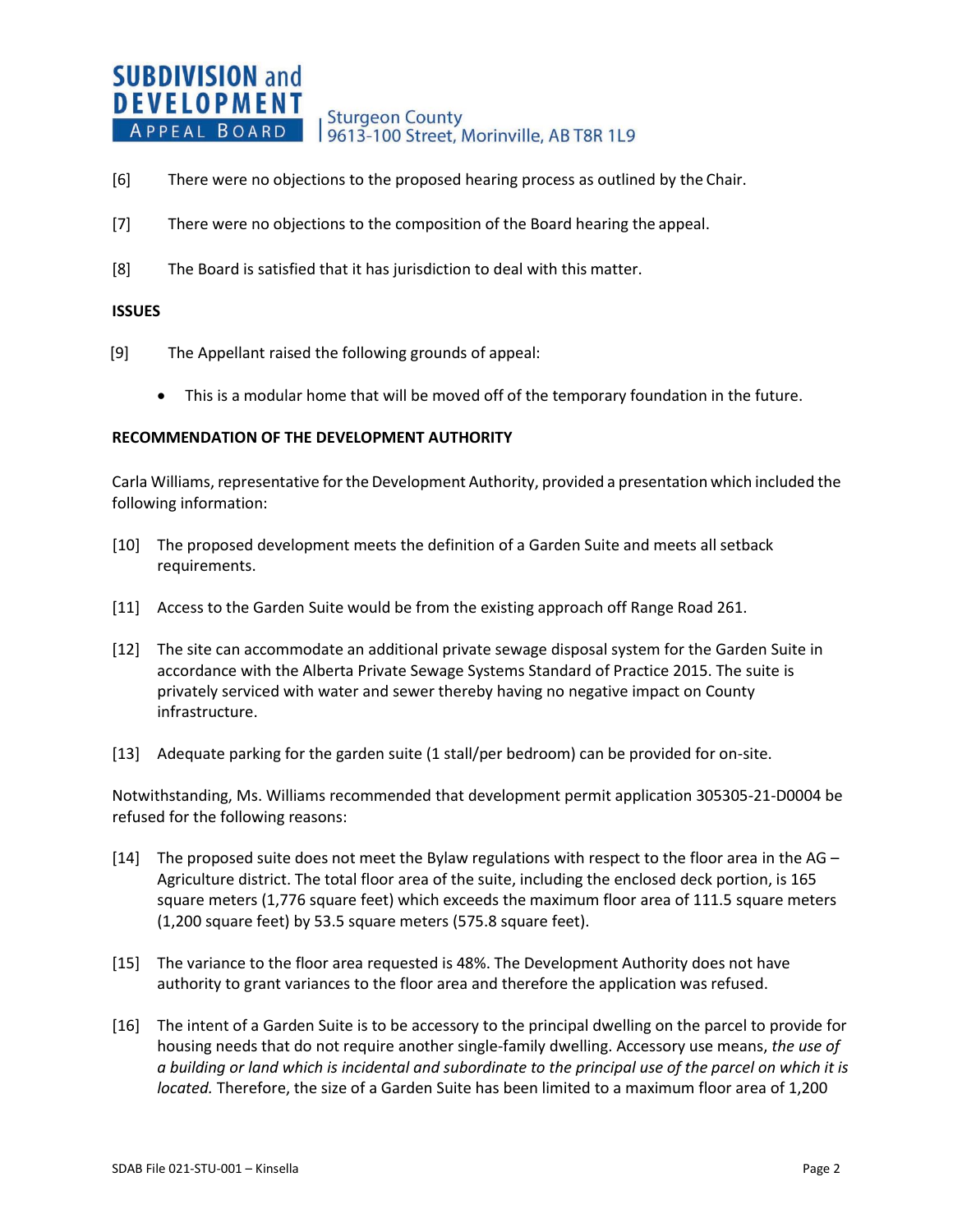#### **SUBDIVISION and DEVELOPMENT Sturgeon County** APPEAL BOARD 19613-100 Street, Morinville, AB T8R 1L9

square feet in the Land Use Bylaw. Although the proposed Garden Suite has only one bedroom, the proposal ultimately entails the construction of another single-family dwelling on the property and does not meet the intent of a Garden Suite related to floor area. On this basis, Administration could not support the approval of the application.

[17] The appeal noted "this will be a modular home and deck which will be moved off the property in the future." The Development Authority must review the application based on the information presented. The Land Use Bylaw does not consider if a Garden Suite is to be used on a temporary or permanent basis.

### **SUMMARY OF APPELLANT'S POSITION**

- [18] This is a modular home that will be built on site and will be removed from the temporary foundation when it is no longer needed.
- [19] There is no basement, and all setback requirements and distance between the principal dwelling and proposed Garden Suite have been met.
- [20] The property has an existing driveway and approach.
- [21] The site is flat with good drainage and the septic tank requirements of the County will be met.
- [22] The enclosed deck is required because of the aggressive mosquito population and with it being adjacent to an open field, the wind is always blowing.
- [23] The Garden Suite will not unduly interfere with the amenities of the neighbourhood or materially interfere with the use, enjoyment, or value of adjacent parcels of land.
- [24] The Garden Suite is suitable for handicapped individuals which is important as the applicant ages and his mobility becomes more of an issue. The suite will allow him to live next door to his daughter who can provide the support he may require.

#### **DECISION**

**[25] The Board DENIES the appeal and CONFIRMS the decision of the Development Authority made on January 8, 2021 to refuse development permit application 305305-21-D0004.**

#### **REASONS FOR THE DECISION**

- [26] The Appellant's request is to move a modular home (Garden Suite) onto an existing parcel with a variance to the maximum floor area.
- [27] The proposed development is located in the AG Agriculture district. Section 6.25.4(b) of Land Use Bylaw states that the square footage of a Garden Suite cannot exceed 1,200 square feet. The application is for a modular home of 1,448 square feet with an enclosed deck of an additional 288 square feet for a total of 1,776 square feet. The Development Authority was required to refuse the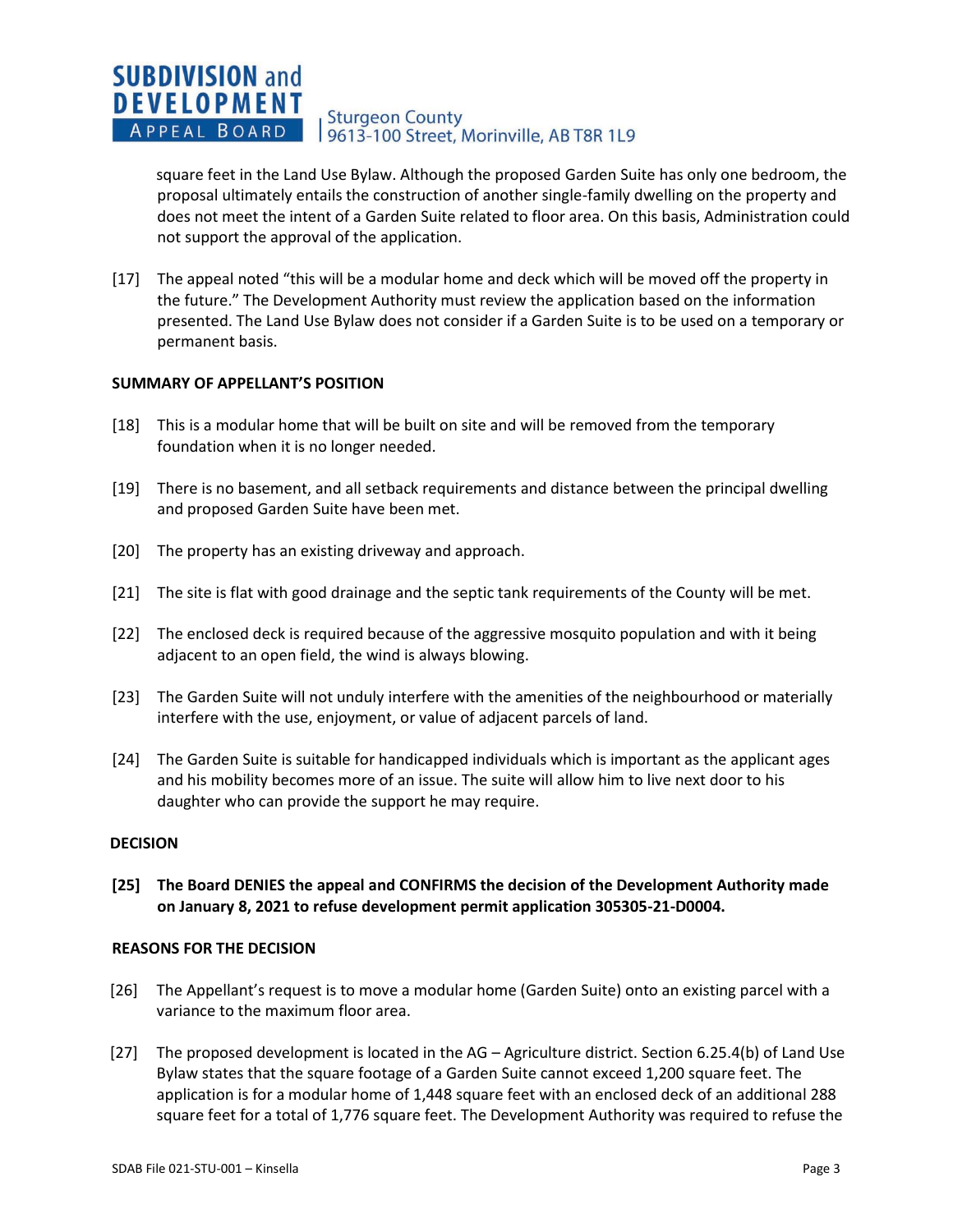#### **SUBDIVISION and DEVELOPMENT Sturgeon County** APPEAL BOARD 19613-100 Street, Morinville, AB T8R 1L9

requested variance of 48% as section 6.25.1(i)of the Land Use Bylaw states that variance requests must be refused by the Development Authority.

- [28] The parcel where the Garden Suite is proposed to be placed is 2.47 acres in area and is currently developed with a single detached dwelling of 2,313 square feet with an attached garage.
- [29] The Board finds that, in accordance with section 687(3)(d) of the *Municipal Government Act*, the Board may issue a development permit even though the proposed development does not comply with the Land Use Bylaw if, in the Board's opinion, the proposed development would not unduly interfere with the amenities of the neighbourhood or materially interfere with or affect the use, enjoyment or value of neighbouring parcels of land, and the proposed development conforms with the use prescribed for that land in the Land Use Bylaw.
- [30] The Board did not receive submissions from neighbouring property owners or evidence from the Development Officer suggesting that the proposed development would unduly interfere with the amenities of the neighbourhood or materially interfere with or affect the use, enjoyment or value of neighbouring parcels of land. Therefore, the Board did not consider this issue.
- [31] In reaching its decision, the Board considered the definition of Garden Suite as provided in the Land Use Bylaw, which is "a single-storey dwelling unit developed at grade which shall be accessory to a principal dwelling, single detached and shall conform to the Safety Codes Act. This does not include a dwelling, semi-detached or duplex."
- [32] The Board finds that the Land Use Bylaw provides sufficient housing types to maintain a healthy level of growth within the County, which contemplates the Appellant's circumstance, which is to age in place with support from a resident of the principal dwelling.
- [33] The Board finds that the requirements for Garden Suites with respect to floor area are intended to be consistently applied. The Board finds that Council limiting the Development Authority's ability to grant variances in floor area to Garden Suites was intentional to ensure that Garden Suites remain within the footprints prescribed by the Land Use Bylaw.
- [34] The Board finds that placing floor area restrictions on Garden Suites is desirable to ensure that Garden Suites remain accessory to principal dwellings as required by the definition provided in the Land Use Bylaw. In this context, the principal dwelling is 2,313 square feet while the proposed Garden Suite is 1,776 square feet. The Board finds that a variance of 576 square feet, or 48%, is inappropriate and that such a variance would not meet the intended use of a Garden Suite under the Land Use Bylaw. Therefore, the Board chooses not to exercise its discretion in granting the variance.
- [35] For all of these reasons, the Board has decided to deny the appeal and confirm the decision of the Development Authority to refuse to the development permit.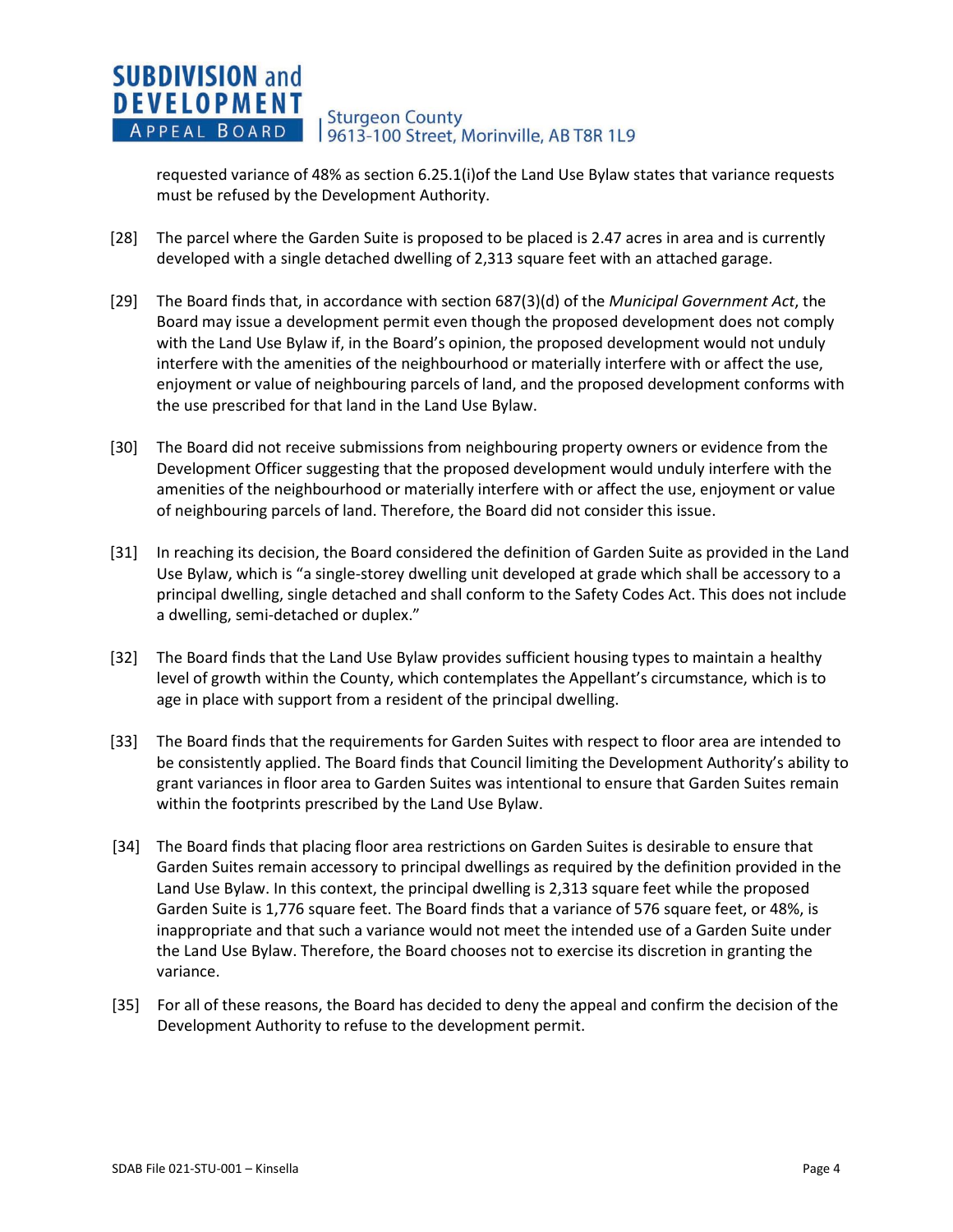

Dated at the Town of Morinville, in the Province of Alberta, this 16<sup>th</sup> day of February 2021.

SUBDIVISION AND DEVELOPMENT APPEAL BOARD Sturgeon County

 $\overline{\phantom{a}}$  ,  $\overline{\phantom{a}}$  ,  $\overline{\phantom{a}}$  ,  $\overline{\phantom{a}}$  ,  $\overline{\phantom{a}}$  ,  $\overline{\phantom{a}}$  ,  $\overline{\phantom{a}}$  ,  $\overline{\phantom{a}}$  ,  $\overline{\phantom{a}}$  ,  $\overline{\phantom{a}}$  ,  $\overline{\phantom{a}}$  ,  $\overline{\phantom{a}}$  ,  $\overline{\phantom{a}}$  ,  $\overline{\phantom{a}}$  ,  $\overline{\phantom{a}}$  ,  $\overline{\phantom{a}}$ 

Hansh

Julius Buski, Chair

*Pursuant to Section 688(1)(a) of the Municipal Government Act (MGA), an appeal of a decision of the Subdivision and Development Appeal Board lies with the Alberta Court of Appeal on a matter of law or jurisdiction. In accordance with Section 688(2)(a), if a decision is being considered, an application for permission to appeal must be filed and served within 30 days after the issuance of the decision and, notice of the application for permission must be provided to the Subdivision and Development Appeal Board and in accordance with Section 688(2)(b), any other persons that the judge directs.*